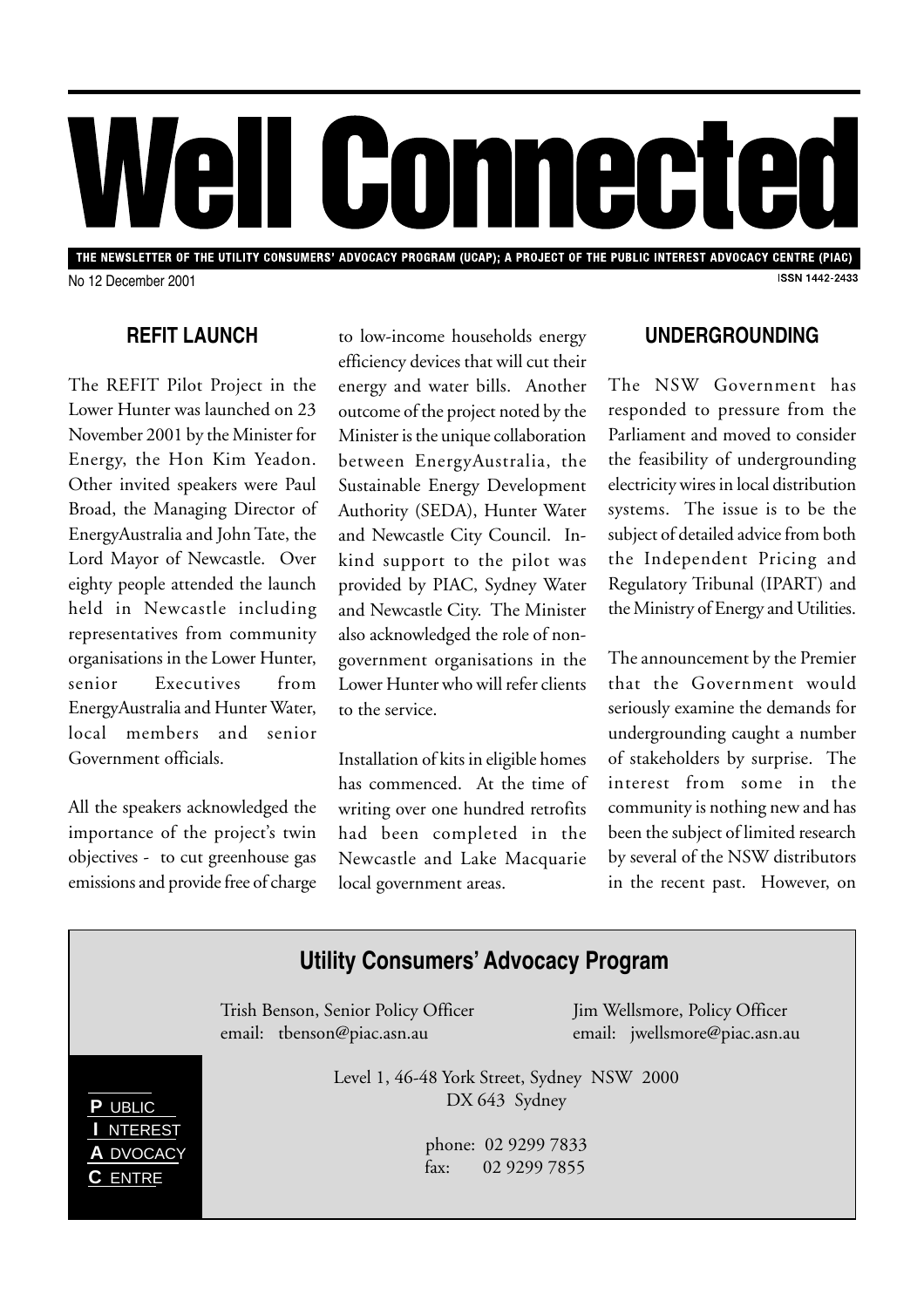balance both the industry and the regulators have been mindful of not only the complexities of costing this kind of reverse engineering but the difficult equity issues it raises.

The decision to obtain advice has not committed the Government to implementing what would be a massive project. While the Ministry is to examine the technical requirements and engineering aspects of any undergrounding program the Tribunal will examine the range of cost implications. It is expected that great interest will be focussed on not only the initial cost but any implications for future electricity prices.

The issue of undergrounding is controversial because to date the issues of visual amenity and property values have confronted demands for social equity in the funding of such projects. Clearly, a wider examination of the costs and benefits to the community would

help to resolve some of these tensions, for example whether the claimed safety advantages of undergrounding are sufficient to justify the expenditure. In addition, any decision to proceed with undergrounding will need to address any perception that wealthier communities will be prioritised over those with a lower capacity to pay.

With a State election to be held in March 2003 it seems reasonable to question the extent to which political factors will influence any final decision.

PIAC intends to take a key role in the process and advocate strongly for the interests of low-income and disadvantaged households. It is anticipated that the Tribunal will once more provide some opportunity for the community to involve itself in the policy debates. A final report should be with the Government by the middle of 2002.

# **GAS REGULATORY IMPACT STATEMENT**

The Ministry of Energy and Utilities released in late November the final pieces of the competitive framework for energy retailing with the draft *Gas Supply (Natural Gas Retail Competition) Regulation 2001* and the regulatory impact statement.

The stated aim had been to produce rules for gas which are as closely aligned as possible to those pertaining to the electricity industry. The *Electricity Supply (General) Regulation) 2001* was gazetted in June this year to enable the introduction of retail competition in electricity.

The one major difference between the two industries lies with the trigger for the operation of the 'retailer of last resort' (ROLR) provisions. A ROLR is required



The REFIT Launch, held in Newcastle on 23 November 2001. From Left to Right: John Tate, Lord Mayor of Newcastle; the Hon Kim Yeadon, Minister for Energy, and Paul Broad, Managing Director, Energy Australia.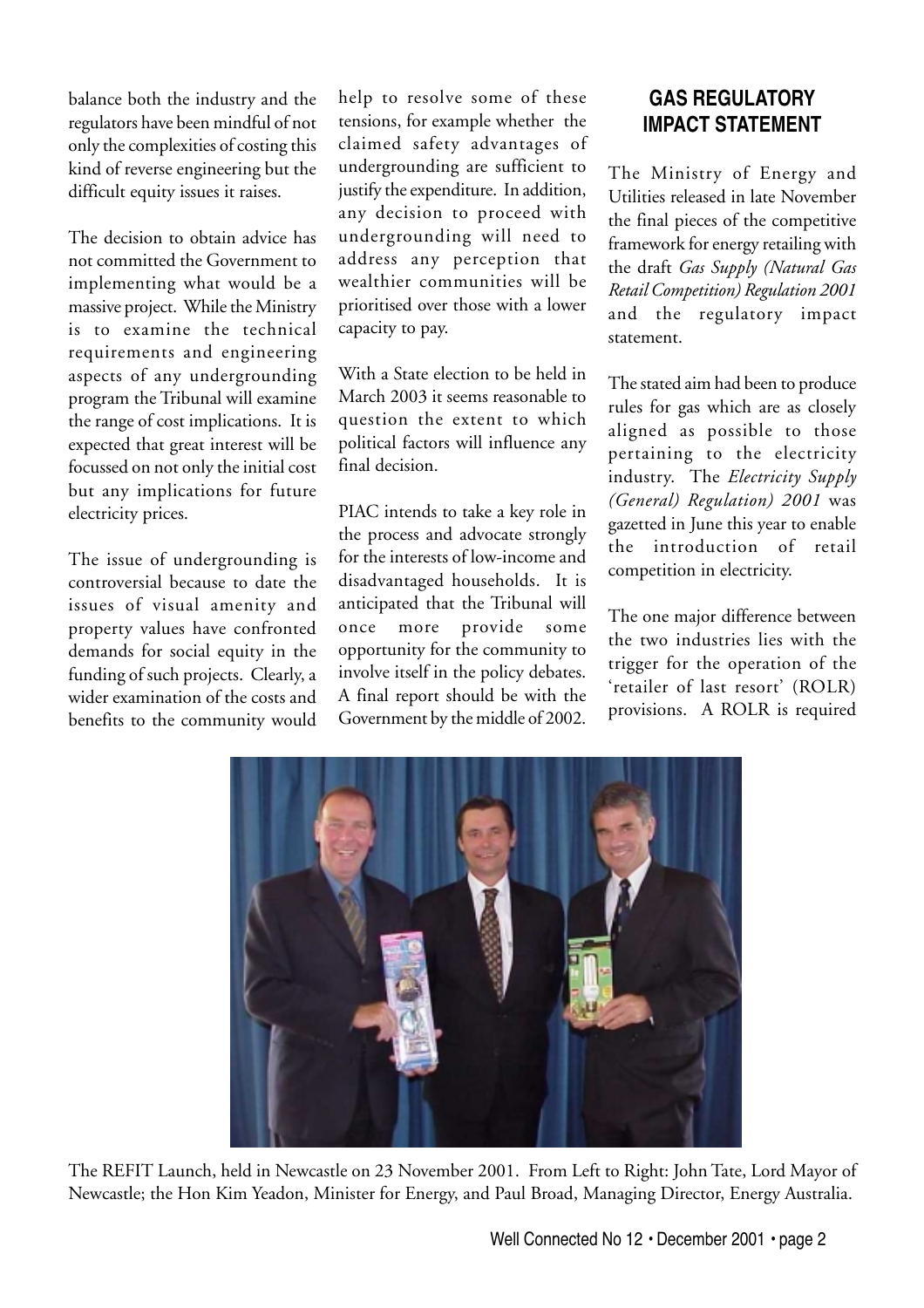when an energy retailer no longer is in a position to supply its customers. In electricity the triggers for the retailer of last resort are based on the rules in the unified National Electricity Market. Gas operates with a different set of arrangements and this meant an alternative mechanism had to be devised.

The Regulation defines a last resort supply event as one when:

- the Minister forms the opinion that a supplier has ceased or is likely to cease to supply gas to all, or a group of, its customers or is unable, or has failed, or refused, to operate in the retail market; or
- a supplier's authorisation is cancelled.

When the ROLR mechanism is triggered customers of the retailer in question can be levied a charge of up to \$50 each to meet the costs of their new, last resort retail supplier. PIAC has expressed its support for the proposal in the draft regulation that the level of this charge fee will be the subject of advice from the Independent Pricing and Regulatory Tribunal (IPART) before being approved by the Minister for Energy and Utilities. This should ensure that the fee provides a transparent and fair compensation for the actual costs incurred by the last resort retailers. This provision in the draft Regulation follows discussions between PIAC and the Minister concerning the introduction of a ROLR fee in the earlier electricity Regulation.

### **GAS PRICING ORDERS**

When introducing the *Gas Supply (Retail Competition) Amendment Act* in March 2001, the Hon Kim Yeadon made a commitment the Government to examining the feasibility of introducing gas pricing orders under the provisions of the *Gas Supply Act 1996*. To date the Independent Pricing and Regulatory Tribunal (IPART) when determining tariffs for gas retailers has relied on agreement with retailers for 'voluntary pricing principles' rather than issuing gas pricing orders.

PIAC has supported the introduction of gas pricing orders because of the increased certainty for households with respect to future movements in gas prices. PIAC has been invited to participate in the review process and will continue to report on its progress throughout.

### **UTILITY OPERATING LICENCES**

A Ministerial decision on the operating licence for the Sydney Water Corporation poses important questions for the curent review of the licence for Hunter Water. This review comes some ten years after Hunter Water's licence was initally established. The decision by the Minister for Energy and Utilities on recommendations by the Independent Pricing and Regulatory Tribunal (IPART) for the Sydney Water licence is also interesting for its possible implications for the ongoing review of licencing arrangements for the State's electricity and gas industries.

The Tribunal has shown a desire to move beyond simply economic regulation and price setting in relation to the monopoly utility businesses. The link between price and service standards has been explored in a number of consultant reports and issues papers released by the Tribunal. However, to date neither the businesses nor the Minister appear as keen to embrace this model of regulation. The final recommendations to the Minister for Hunter Water will be an important test for the future of utilities regulation in NSW.

The Minister has accepted the recommendation that Sydney Water be given improved standards for continuous supply, water pressure and dry weather sewerage overflows. It seems likely that similar new standards will be introduced for Hunter Water and these should create a steady improvement in performance over coming years. Beyond these, however, there has been a reluctance to introduce new standards or even indicators or performance in areas such as social policy and customer service. In particular, the Minister rejected the recommendation that Sydney Water commence reporting on its performance in relation to customer disconnections.

A number of the proposals made with respect to Sydney Water were submitted to the Tribunal for consideration during the review of the Hunter Water licence. None of these are inconsistent with the broad scope of the licence obligations imposed on the State's electricity industry. PIAC has supported a strong regulatory regime for